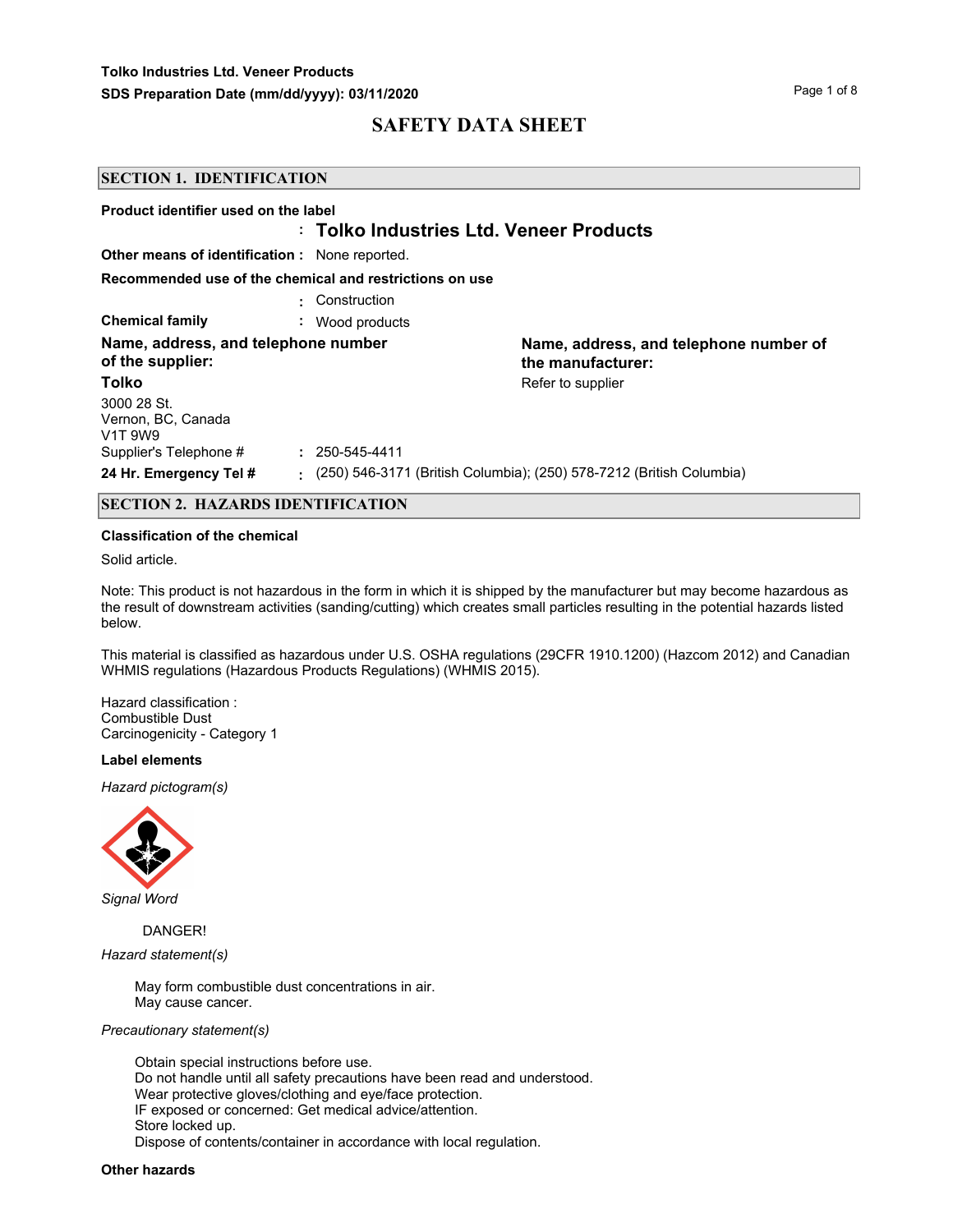Other hazards which do not result in classification Inhalation of dust may cause shortness of breath, tightness of the chest, a sore throat and cough.

### **SECTION 3. COMPOSITION/INFORMATION ON INGREDIENTS**

Solid article. This product is not hazardous in the form in which it is shipped by the manufacturer but may become hazardous as the result of downstream activities (sanding/cutting) which creates small particles resulting in the potential hazards listed below.

| <b>Chemical name</b> | Common name and synonyms | CAS#<br><u> The Communication of the Communication of the Communication of the Communication of the Communication of the Communication of the Communication of the Communication of the Communication of the Communication of the Commun</u> | Concentration (% by weight) |
|----------------------|--------------------------|----------------------------------------------------------------------------------------------------------------------------------------------------------------------------------------------------------------------------------------------|-----------------------------|
| Wood / Wood Dust     | Wood products            | N/Ap                                                                                                                                                                                                                                         | 100.00                      |

The % concentrations for the above listed chemicals will vary from batch to batch. Concentrations listed represent the actual concentration range for each chemical.

### **SECTION 4. FIRST-AID MEASURES**

#### **Description of first aid measures**

| Ingestion    | : Do NOT induce vomiting. Never give anything by mouth if victim is unconscious. If<br>vomiting occurs spontaneously, keep head below hips to prevent aspiration of liquid<br>into lungs. Seek medical advice.                                                        |
|--------------|-----------------------------------------------------------------------------------------------------------------------------------------------------------------------------------------------------------------------------------------------------------------------|
| Inhalation   | : If breathed in, move person into fresh air. If breathing is irregular or stopped,<br>administer artificial respiration. If breathing is difficult, give oxygen by qualified medical<br>personnel only. Call a POISON CENTRE or doctor/physician if you feel unwell. |
| Skin contact | Remove/Take off immediately all contaminated clothing. Wash off immediately with<br>soap and plenty of water. Wash contaminated clothing before reuse. If skin irritation<br>or rash occurs: Get medical advice/attention.                                            |
| Eye contact  | Flush eyes with running water for at least 5 to 10 minutes. Call a physician if<br>irritation persists.                                                                                                                                                               |
|              | Most important symptoms and effects, both acute and delayed                                                                                                                                                                                                           |
|              | : Inert particles may cause mechanical irritation of the eyes, including scratches. May                                                                                                                                                                               |
|              |                                                                                                                                                                                                                                                                       |

# cause cancer.

**Indication of any immediate medical attention and special treatment needed**

**:** Treat symptomatically.

#### **SECTION 5. FIRE-FIGHTING MEASURES**

#### **Extinguishing media**

**:** Carbon dioxide, dry chemical, and water or fog spray. *Suitable extinguishing media*

*Unsuitable extinguishing media*

**:** Do not use a solid water stream as it may scatter and spread the fire.

### **Special hazards arising from the substance or mixture / Conditions of flammability**

**:** Dust may form explosive mixture in air. Burning produces obnoxious and toxic fumes.

**Flammability classification (OSHA 29 CFR 1910.106)**

**:** Combustible Dust

## **Hazardous combustion products**

**:** Irritating or noxious fumes, acrid smoke, and carbon oxides.

## **Special protective equipment and precautions for firefighters**

*Protective equipment for fire-fighters*

**:** Firefighters must use standard protective equipment including flame retardant coat, helmet with face shield, gloves, rubber boots, and in enclosed spaces, SCBA.

*Special fire-fighting procedures*

**:** Move containers from fire area if safe to do so. Do not allow run-off from fire fighting to enter drains or water courses. Dike for water control.

## **SECTION 6. ACCIDENTAL RELEASE MEASURES**

### **Personal precautions, protective equipment and emergency procedures**

Restrict access to area until completion of clean-up. Ensure clean-up is conducted by **:** trained personnel only. All persons dealing with the clean-up should wear the appropriate chemically protective equipment. Refer to protective measures listed in sections 7 and 8.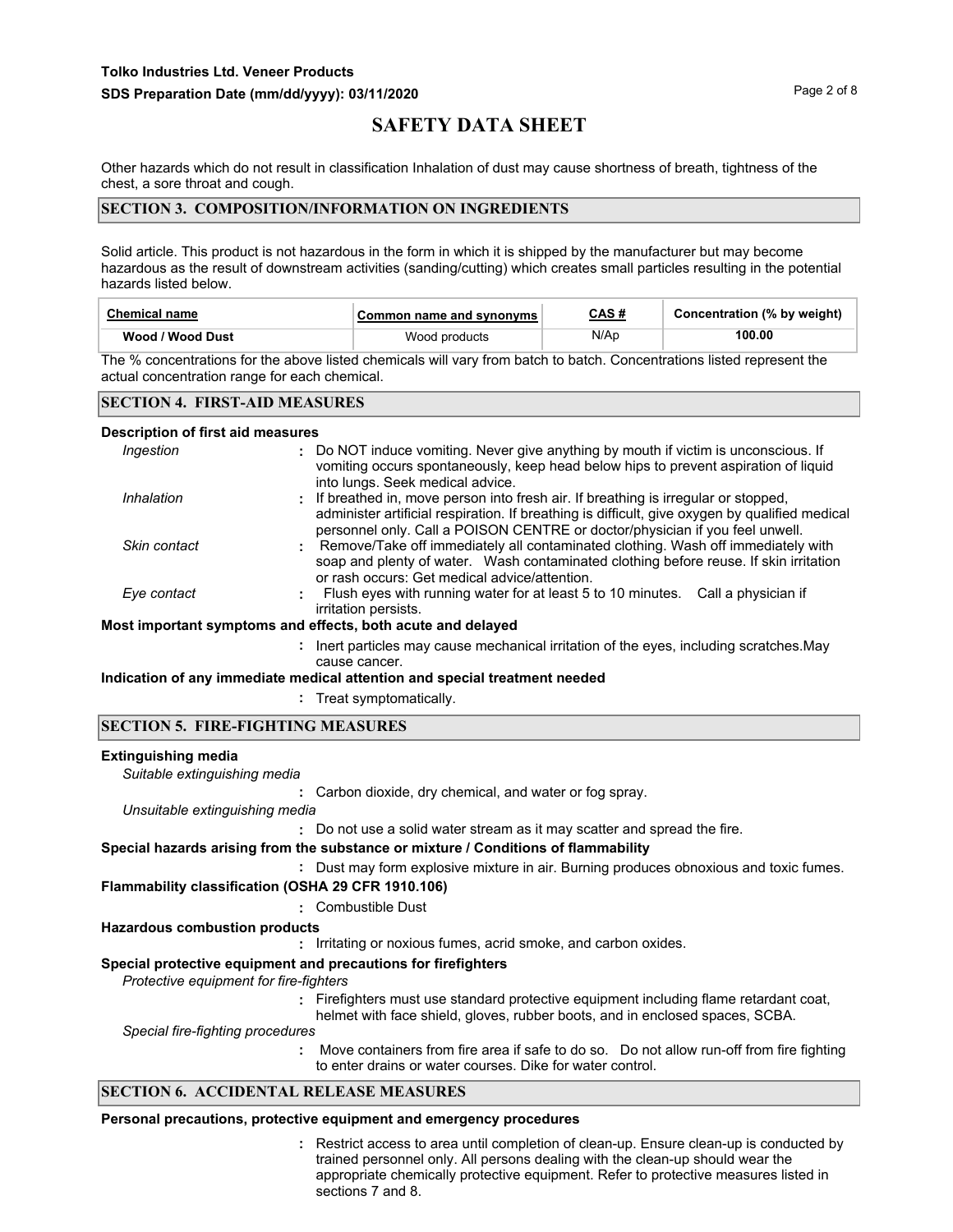**Tolko Industries Ltd. Veneer Products**

**SDS Preparation Date (mm/dd/yyyy): 03/11/2020 Page 3 of 8** Page 3 of 8

# **SAFETY DATA SHEET**

|                                                      | <b>Environmental precautions</b> : Ensure spilled product does not enter drains, sewers, waterways, or confined spaces.                                                                                                                                                                                                                        |  |
|------------------------------------------------------|------------------------------------------------------------------------------------------------------------------------------------------------------------------------------------------------------------------------------------------------------------------------------------------------------------------------------------------------|--|
| Methods and material for containment and cleaning up |                                                                                                                                                                                                                                                                                                                                                |  |
|                                                      | : Extinguish all flames in the vicinity. Ventilate the area. Sweep up or vacuum up<br>spillage and collect in suitable container for disposal.                                                                                                                                                                                                 |  |
| Special spill response procedures                    |                                                                                                                                                                                                                                                                                                                                                |  |
|                                                      | Dispose of in accordance with federal, provincial and local hazardous waste laws.<br>US CERCLA Reportable quantity (RQ): See section 15.                                                                                                                                                                                                       |  |
| <b>SECTION 7. HANDLING AND STORAGE</b>               |                                                                                                                                                                                                                                                                                                                                                |  |
|                                                      |                                                                                                                                                                                                                                                                                                                                                |  |
| <b>Precautions for safe handling</b>                 |                                                                                                                                                                                                                                                                                                                                                |  |
|                                                      | : Use only in well-ventilated areas. Wear protective gloves/clothing. Avoid breathing of<br>dust created by cutting, sanding, or grinding. Avoid contact with skin, eyes and<br>clothing. Keep away from heat and sources of ignition. Wash thoroughly after<br>handling. Contaminated work clothing must not be allowed out of the workplace. |  |
| <b>Conditions for safe storage</b>                   | Keep containers tightly closed in a cool, well-ventilated place. Keep away from heat.<br>÷.<br>Protect against physical damage. Routine housekeeping should be instituted to ensure<br>that dusts do not accumulate on surfaces.                                                                                                               |  |

### **SECTION 8. EXPOSURE CONTROLS / PERSONAL PROTECTION**

| <b>Exposure Limits:</b> |            |                  |            |                  |
|-------------------------|------------|------------------|------------|------------------|
| <b>Chemical Name</b>    |            | <b>ACGIH TLV</b> |            | <b>OSHA PEL</b>  |
|                         | <b>TWA</b> | <b>STEL</b>      | <b>PEL</b> | <b>STEL</b>      |
| Wood / Wood Dust        | N/Av       | N/A <sub>v</sub> | N/Av       | N/A <sub>v</sub> |

## **Exposure controls**

### **Ventilation and engineering measures**

|                                       | : Use only in well-ventilated areas. Apply technical measures to comply with the<br>occupational exposure limits. Where reasonably practicable this should be achieved<br>by the use of local exhaust ventilation and good general extraction. In case of<br>insufficient ventilation wear suitable respiratory equipment. Use explosion-proof<br>electrical and ventilating equipment. |
|---------------------------------------|-----------------------------------------------------------------------------------------------------------------------------------------------------------------------------------------------------------------------------------------------------------------------------------------------------------------------------------------------------------------------------------------|
| <b>Respiratory protection</b>         | : If airbourne concentrations are above the permissible exposure limit or are not known,<br>use NIOSH-approved respirators. Confirmation of which type of respirator is most<br>suitable for the intended application should be obtained from respiratory protection<br>suppliers.                                                                                                      |
| <b>Skin protection</b>                | : Wear protective gloves. Advice should be sought from glove suppliers.                                                                                                                                                                                                                                                                                                                 |
| Eye / face protection                 | : Chemical goggles must be worn to prevent dusts from entering the eyes.                                                                                                                                                                                                                                                                                                                |
| Other protective equipment            | Ensure that eyewash stations and safety showers are close to the workstation location.                                                                                                                                                                                                                                                                                                  |
| <b>General hygiene considerations</b> |                                                                                                                                                                                                                                                                                                                                                                                         |
|                                       | : Do not breathe dust. Avoid contact with skin, eyes and clothing. Do not eat, drink or<br>smoke when using this product. Wash thoroughly after handling. Contaminated work                                                                                                                                                                                                             |

# clothing must not be allowed out of the workplace. Routinely wash work clothing and protective equipment to remove contaminants.

# **SECTION 9. PHYSICAL AND CHEMICAL PROPERTIES**

| Appearance                                |    | : Light to dark colored granular solid. |
|-------------------------------------------|----|-----------------------------------------|
| Odour                                     | ÷. | woody                                   |
| Odour threshold                           |    | : N/Av                                  |
| рH                                        |    | : N/Av                                  |
| <b>Melting Point/Freezing point: N/Av</b> |    |                                         |
| Initial boiling point and boiling range   |    |                                         |
|                                           | х. | N/Av                                    |
| <b>Flash point</b>                        | ÷. | N/Av                                    |
|                                           |    |                                         |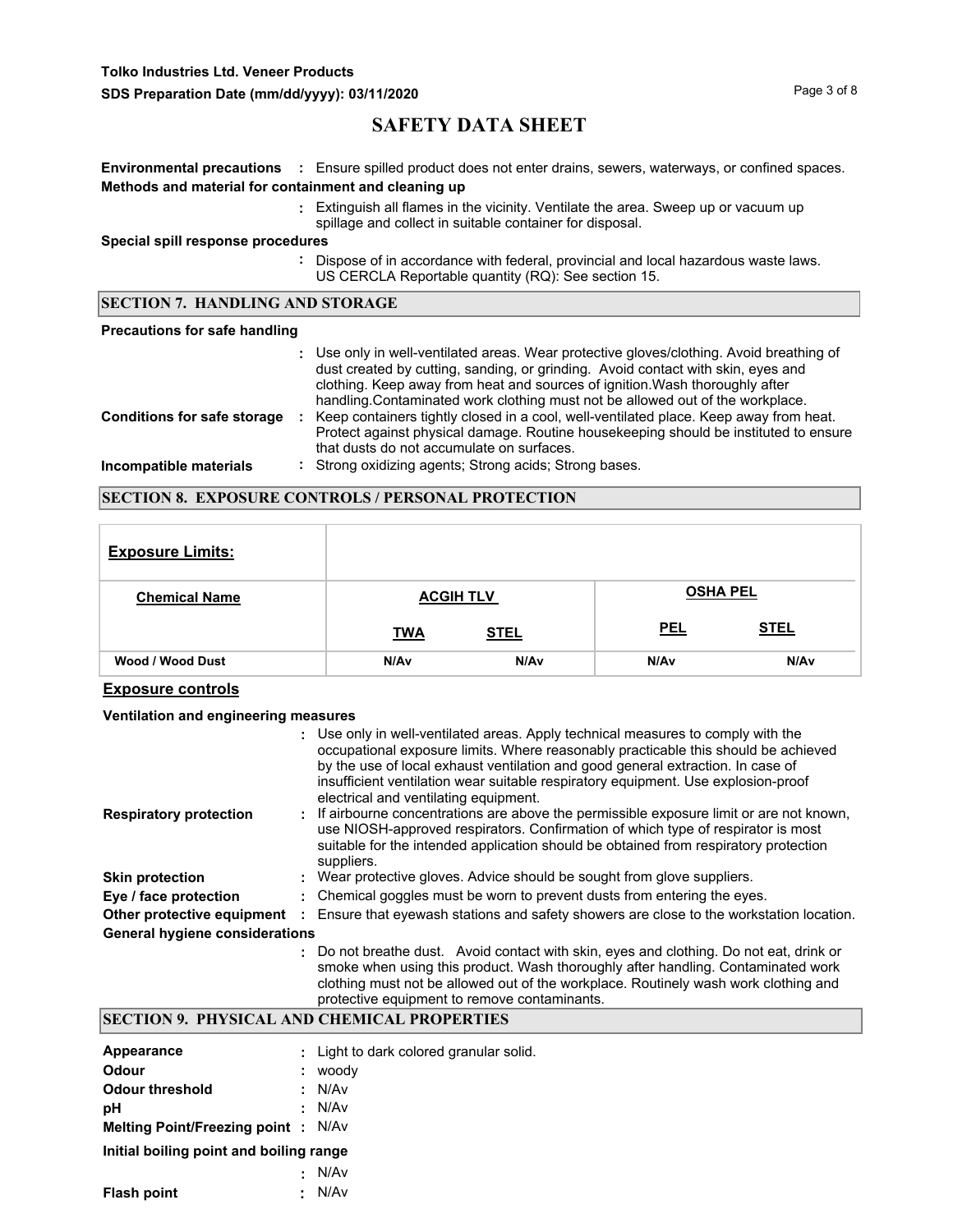| <b>Flashpoint (Method)</b>                  | N/Av                                                                            |
|---------------------------------------------|---------------------------------------------------------------------------------|
| <b>Evaporation rate (BuAe = 1)</b> : $N/Av$ |                                                                                 |
| Flammability (solid, gas)                   | : Not applicable.                                                               |
| Lower flammable limit (% by vol.)           |                                                                                 |
|                                             | N/Av                                                                            |
| Upper flammable limit (% by vol.)           |                                                                                 |
|                                             | N/Av                                                                            |
| <b>Oxidizing properties</b>                 | None known.                                                                     |
| <b>Explosive properties</b>                 | Dust can form an explosive mixture in air.                                      |
| Vapour pressure                             | N/Av                                                                            |
| <b>Vapour density</b>                       | N/Av                                                                            |
| Relative density / Specific gravity         |                                                                                 |
|                                             | N/Av                                                                            |
| Solubility in water                         | Insoluble.                                                                      |
| Other solubility(ies)                       | N/Av                                                                            |
|                                             | Partition coefficient: n-octanol/water or Coefficient of water/oil distribution |
|                                             | N/Av                                                                            |
| <b>Auto-ignition temperature</b>            | N/Av                                                                            |
| Decomposition temperature : Not available.  |                                                                                 |
| <b>Viscosity</b>                            | N/Av                                                                            |
| Volatiles (% by weight)                     | None.                                                                           |
| Volatile organic Compounds (VOC's)          |                                                                                 |
|                                             | N/Av                                                                            |
| Absolute pressure of container              |                                                                                 |
|                                             | N/Ap                                                                            |
| <b>Flame projection length</b>              | : N/Ap                                                                          |
| Other physical/chemical comments            |                                                                                 |
|                                             | None known or reported by the manufacturer.                                     |
|                                             |                                                                                 |
| <b>SECTION 10. STABILITY AND REACTIVITY</b> |                                                                                 |
| <b>Reactivity</b>                           | Not normally reactive.                                                          |
| <b>Chemical stability</b>                   | : Stable under the recommended storage and handling conditions prescribed.      |
| Possibility of hazardous reactions          |                                                                                 |

| Possibility of hazardous reactions |    |                                                                                                                           |  |  |
|------------------------------------|----|---------------------------------------------------------------------------------------------------------------------------|--|--|
|                                    | ÷. | No dangerous reaction known under conditions of normal use.                                                               |  |  |
| <b>Conditions to avoid</b>         |    | : Keep away from excessive heat, open flames, sparks and other possible sources of<br>ignition. Avoid contact with water. |  |  |
| Incompatible materials             |    | : See Section 7 (Handling and Storage) for further details.                                                               |  |  |
| Hazardous decomposition products   |    |                                                                                                                           |  |  |
|                                    |    | : None known, refer to hazardous combustion products in Section 5.                                                        |  |  |

## **SECTION 11. TOXICOLOGICAL INFORMATION**

# **Information on likely routes of exposure:**

| Routes of entry inhalation |  | <b>YES</b> |
|----------------------------|--|------------|
|----------------------------|--|------------|

**Routes of entry skin & eye :** YES

**Routes of entry Ingestion :** NO

**Routes of exposure skin absorption**

**:** NO

## **Potential Health Effects:**

**Signs and symptoms of short-term (acute) exposure** 

*Sign and symptoms Inhalation*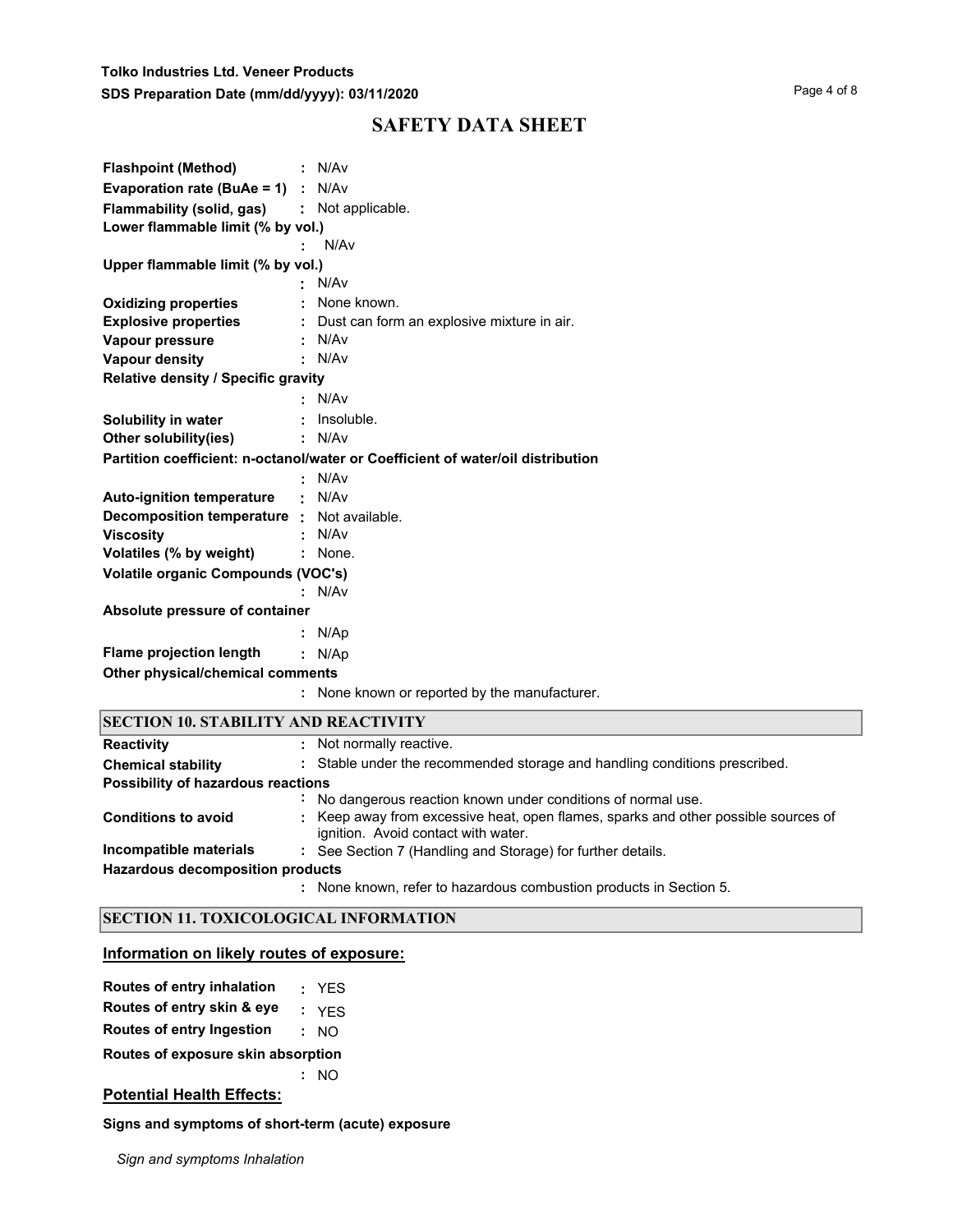|                                                  |    | Inhalation of dust may cause shortness of breath, tightness of the chest, a sore throat<br>and cough.                                                                                                                                                                                              |
|--------------------------------------------------|----|----------------------------------------------------------------------------------------------------------------------------------------------------------------------------------------------------------------------------------------------------------------------------------------------------|
| Sign and symptoms ingestion                      |    |                                                                                                                                                                                                                                                                                                    |
|                                                  |    | Ingestion may cause gastrointestinal irritation, nausea, vomiting and diarrhea.                                                                                                                                                                                                                    |
| Sign and symptoms skin                           |    | If the article is damaged or processed (e.g. cut), hazardous properties may include<br>the following: Splinters may produce septic wounds that may take an extremely long<br>time to heal.                                                                                                         |
| Sign and symptoms eyes                           |    | : Inert particles may cause mechanical irritation of the eyes, including scratches.                                                                                                                                                                                                                |
| <b>Potential Chronic Health Effects</b>          |    |                                                                                                                                                                                                                                                                                                    |
|                                                  |    | Prolonged skin contact may cause dermatitis (rash), characterized by red, dry, itching<br>skin.                                                                                                                                                                                                    |
| <b>Mutagenicity</b>                              |    | : Not expected to be mutagenic in humans.                                                                                                                                                                                                                                                          |
| Carcinogenicity                                  |    | This material is classified as hazardous under U.S. OSHA regulations (29CFR<br>1910.1200) (Hazcom 2012) and Canadian WHMIS regulations (Hazardous Products<br>Regulations) (WHMIS 2015). Classification: Carcinogenicity - Category 1A Wood<br>dust is listed by IARC (Group 1). May cause cancer. |
| <b>Reproductive effects &amp; Teratogenicity</b> |    |                                                                                                                                                                                                                                                                                                    |
|                                                  |    | : Not expected to cause reproductive effects.                                                                                                                                                                                                                                                      |
| Sensitization to material                        | ÷. | Not expected to be a skin or respiratory sensitizer.                                                                                                                                                                                                                                               |
| Specific target organ effects :                  |    | This material is not classified as hazardous under U.S. OSHA regulations (29CFR)<br>1910.1200) (Hazcom 2012) and Canadian WHMIS regulations (Hazardous Products<br>Regulations) (WHMIS 2015).                                                                                                      |
| Medical conditions aggravated by overexposure    |    |                                                                                                                                                                                                                                                                                                    |
|                                                  |    | : Pre-existing skin, eye and respiratory disorders.                                                                                                                                                                                                                                                |
| <b>Synergistic materials</b>                     |    | Not available.                                                                                                                                                                                                                                                                                     |
| <b>Toxicological data</b>                        |    | There is no available data for the product itself, only for the ingredients. See below for<br>individual ingredient acute toxicity data.                                                                                                                                                           |
|                                                  |    |                                                                                                                                                                                                                                                                                                    |

|                      | $LC_{50}(4hr)$  | $LD_{50}$<br>(Rabbit, dermal)<br>(Oral, rat) |      |  |
|----------------------|-----------------|----------------------------------------------|------|--|
| <b>Chemical name</b> | <u>inh, rat</u> |                                              |      |  |
| Wood / Wood Dust     | N/Av            | N/Av                                         | N/Av |  |

#### **Other important toxicologica**l **hazards**

**:** See Section 2 for additional information.

## **SECTION 12. ECOLOGICAL INFORMATION**

**Ecotoxicity Example 20 CON**: Not expected to be harmful to aquatic organisms. The product should not be allowed to enter drains or water courses, or be deposited where it can affect ground or surface waters.

#### *Ecotoxicity data:*

|                  |               | <b>Toxicity to Fish</b> |               |                 |  |  |
|------------------|---------------|-------------------------|---------------|-----------------|--|--|
| Ingredients      | <b>CAS No</b> | LC50 / 96h              | NOEC / 21 day | <b>M</b> Factor |  |  |
| Wood / Wood Dust | N/Ap          | N/Av                    | N/Av          | N/Av            |  |  |

| Ingredients      | <b>CAS No</b> | <b>Toxicity to Daphnia</b> |               |                 |  |
|------------------|---------------|----------------------------|---------------|-----------------|--|
|                  |               | EC50 / 48h                 | NOEC / 21 day | <b>M</b> Factor |  |
| Wood / Wood Dust | N/Ap          | N/Av                       | N/Av          | N/Av            |  |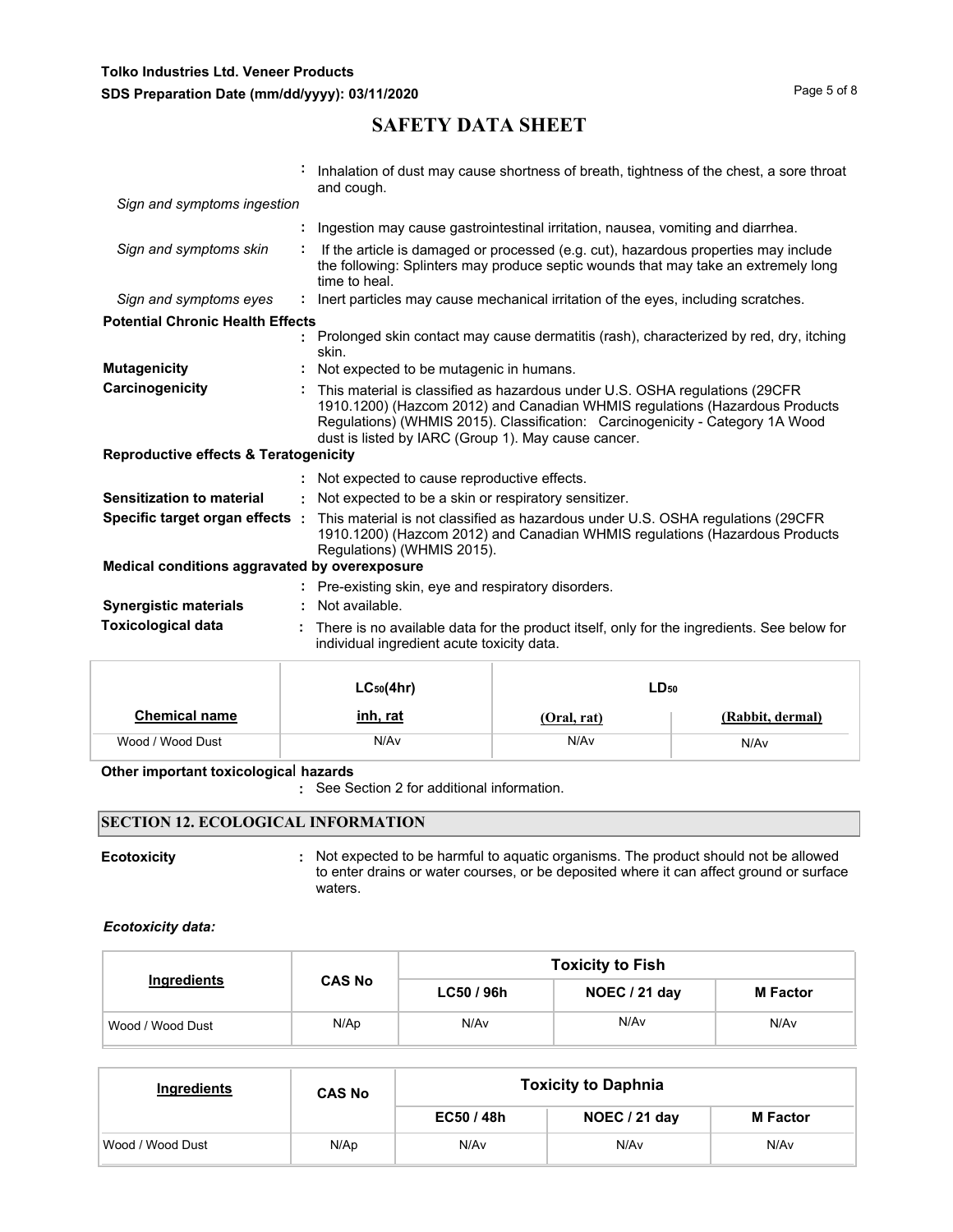## **Tolko Industries Ltd. Veneer Products** SDS Preparation Date (mm/dd/yyyy): 03/11/2020 **Page 6 of 8** Page 6 of 8

# **SAFETY DATA SHEET**

| <b>Ingredients</b>                         | <b>CAS No</b> |                                                                                                                                                                                                                                                                                                                                                                                                | <b>Toxicity to Algae</b> |                 |  |  |  |  |  |
|--------------------------------------------|---------------|------------------------------------------------------------------------------------------------------------------------------------------------------------------------------------------------------------------------------------------------------------------------------------------------------------------------------------------------------------------------------------------------|--------------------------|-----------------|--|--|--|--|--|
|                                            |               | EC50 / 96h or 72h                                                                                                                                                                                                                                                                                                                                                                              | NOEC / 96h or 72h        | <b>M</b> Factor |  |  |  |  |  |
| Wood / Wood Dust                           | N/Ap          | N/Av<br>N/Av<br>N/Av                                                                                                                                                                                                                                                                                                                                                                           |                          |                 |  |  |  |  |  |
| <b>Persistence and degradability</b>       |               |                                                                                                                                                                                                                                                                                                                                                                                                |                          |                 |  |  |  |  |  |
|                                            |               | The product itself has not been tested.                                                                                                                                                                                                                                                                                                                                                        |                          |                 |  |  |  |  |  |
| <b>Bioaccumulation potential</b>           |               | : The product itself has not been tested.                                                                                                                                                                                                                                                                                                                                                      |                          |                 |  |  |  |  |  |
| <b>Components</b>                          |               | Partition coefficient n-octanol/water (log Kow)<br><b>Bioconcentration factor (BCF)</b>                                                                                                                                                                                                                                                                                                        |                          |                 |  |  |  |  |  |
| Wood / Wood Dust (CAS N/Ap)                |               |                                                                                                                                                                                                                                                                                                                                                                                                |                          |                 |  |  |  |  |  |
| <b>Mobility in soil</b>                    |               | : The product itself has not been tested.                                                                                                                                                                                                                                                                                                                                                      |                          |                 |  |  |  |  |  |
| <b>Other Adverse Environmental effects</b> |               |                                                                                                                                                                                                                                                                                                                                                                                                |                          |                 |  |  |  |  |  |
|                                            | : None known. |                                                                                                                                                                                                                                                                                                                                                                                                |                          |                 |  |  |  |  |  |
| <b>SECTION 13. DISPOSAL CONSIDERATIONS</b> |               |                                                                                                                                                                                                                                                                                                                                                                                                |                          |                 |  |  |  |  |  |
| <b>Handling for Disposal</b>               | ÷.            | Handle waste according to recommendations in Section 7.                                                                                                                                                                                                                                                                                                                                        |                          |                 |  |  |  |  |  |
| <b>Methods of Disposal</b>                 | regulations.  | Dispose in accordance with all applicable federal, state, provincial and local                                                                                                                                                                                                                                                                                                                 |                          |                 |  |  |  |  |  |
| <b>RCRA</b>                                |               | If this product, as supplied, becomes a waste in the United States, it may meet the<br>criteria of a hazardous waste as defined under RCRA. Title 40 CFR 261. It is the<br>responsibility of the waste generator to determine the proper waste identification and<br>disposal method. For disposal of unused or waste material, check with local, state and<br>federal environmental agencies. |                          |                 |  |  |  |  |  |

### **SECTION 14. TRANSPORT INFORMATION**

| <b>Regulatory</b><br><b>Information</b>                   | <b>UN Number</b>                                   | UN proper shipping name             | <b>Transport</b><br>hazard<br>class(es) | Packing<br>Group | Label |
|-----------------------------------------------------------|----------------------------------------------------|-------------------------------------|-----------------------------------------|------------------|-------|
| 49CFR/DOT                                                 | None.                                              | Not regulated.                      | Not<br>regulated                        | none             |       |
| 49CFR/DOT<br><b>Additional</b><br>information             | None.                                              |                                     |                                         |                  |       |
| <b>TDG</b>                                                | None.                                              | Not regulated.                      | Not<br>regulated                        | none             |       |
| <b>TDG</b><br><b>Additional</b><br>information            | None.                                              |                                     |                                         |                  |       |
| <b>ICAO/IATA</b>                                          | None.                                              | Not regulated.                      | Not<br>regulated                        | none             |       |
| <b>ICAO/IATA</b><br><b>Additional</b><br>information<br>. | None.<br>$\overline{\phantom{a}}$<br><b>A</b> 10 . | the contract of the contract of the |                                         |                  |       |

**Special precautions for user :** Keep away from heat, sparks and open flame - No smoking. **Environmental hazards :** This product does not meet the criteria for an environmentally hazardous mixture,

according to the IMDG Code. See ECOLOGICAL INFORMATION, Section 12. **Transport in bulk according to Annex II of MARPOL 73/78 and the IBC Code**

**:** Not available.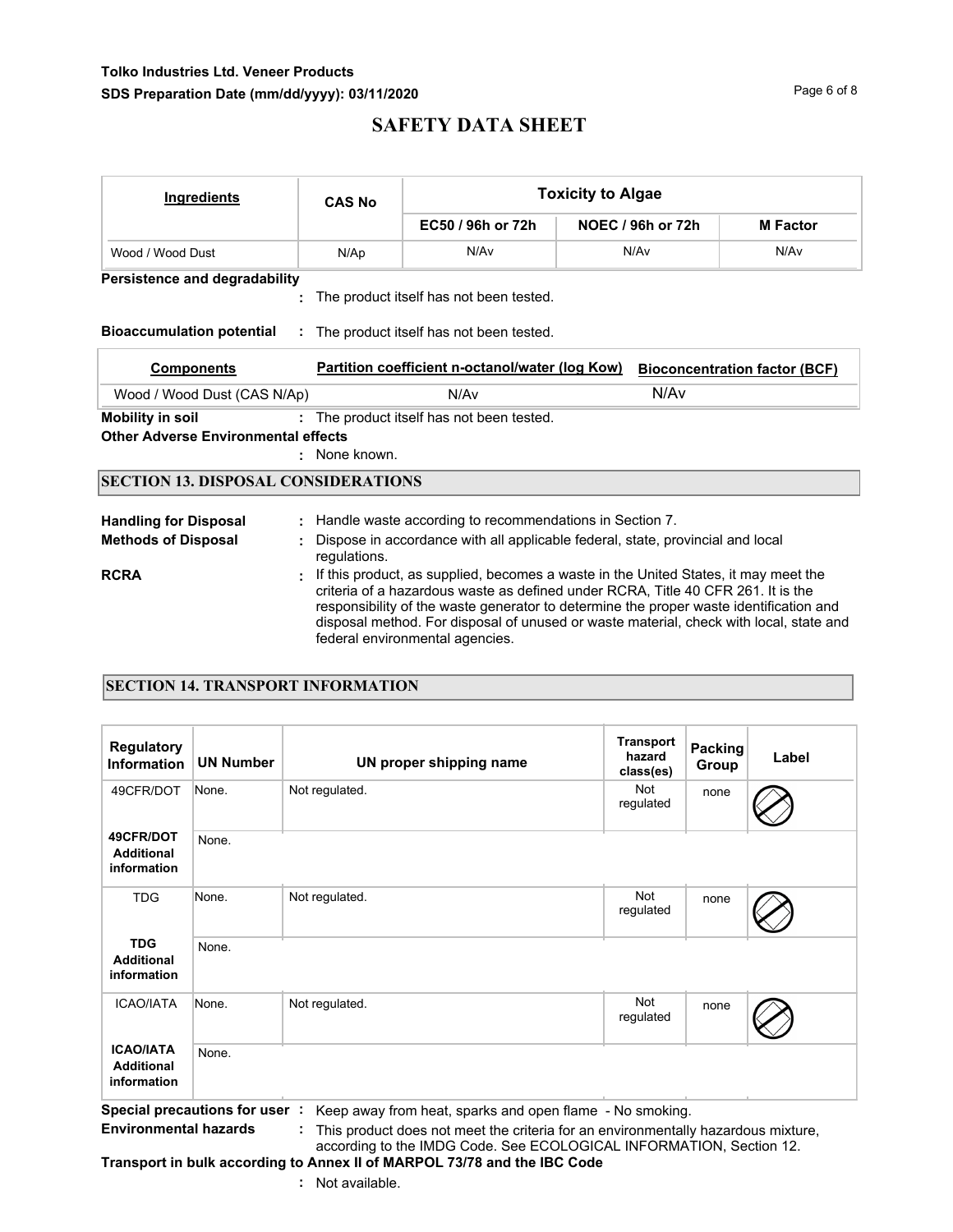## **SECTION 15 - REGULATORY INFORMATION**

#### **US Federal Information:**

Components listed below are present on the following U.S. Federal chemical lists:

|                                  | <b>TSCA</b>                       |                                                      | <b>CERCLA</b><br>Reportable | <b>SARA TITLE III:</b><br>Sec. 302,<br><b>Extremely</b> | SARA TITLE III: Sec. 313, 40 CFR<br>372, Specific Toxic Chemical |      |  |
|----------------------------------|-----------------------------------|------------------------------------------------------|-----------------------------|---------------------------------------------------------|------------------------------------------------------------------|------|--|
| Ingredients<br>CAS#<br>Inventory | Quantity(RQ) (40<br>CFR 117.302): | <b>Hazardous</b><br>Substance, 40<br><b>CFR 355:</b> | <b>Toxic Chemical</b>       | de minimus<br>Concentration                             |                                                                  |      |  |
| Wood / Wood Dust                 | N/Ap                              | Yes                                                  | None.                       | None.                                                   | No                                                               | N/Ap |  |

SARA TITLE III: Sec. 311 and 312, SDS Requirements, 40 CFR 370 Hazard Classes: Health hazards ( Carcinogenicity). Under SARA Sections 311 and 312, the EPA has established threshold quantities for the reporting of hazardous chemicals. The current thresholds are 500 pounds or the threshold planning quantity (TPQ), whichever is lower, for extremely hazardous substances and 10,000 pounds for all other hazardous chemicals.

#### **US State Right to Know Laws:**

The following chemicals are specifically listed by individual States:

| Ingredients      | CAS# | <b>California Proposition 65</b> |                         | <b>State "Right to Know" Lists</b> |    |           |    |           |           |
|------------------|------|----------------------------------|-------------------------|------------------------------------|----|-----------|----|-----------|-----------|
|                  |      | Listed                           | <b>Type of Toxicity</b> | CA                                 | MА | <b>MN</b> | N. | <b>PA</b> | <b>RI</b> |
| Wood / Wood Dust | N/Ap | No                               | N/Ap                    | No                                 | No | No        | No | No        | No        |

## **Canadian Information:**

Canadian Environmental Protection Act (CEPA) information: All ingredients listed appear on the Domestic Substances List (DSL).

Refer to Section 2 for a WHMIS Classification for this product.

#### **International Information:**

Components listed below are present on the following International Inventory list:

| <b>Ingredients</b>  | CAS# | European<br><b>EINECs</b> | Australia<br><b>AICS</b> | <b>Philippines</b><br><b>PICCS</b> | <b>Japan ENCS</b> | Korea<br><b>KECI/KECL</b> | China<br><b>IECSC</b> | NewZealand<br><b>IOC</b> |
|---------------------|------|---------------------------|--------------------------|------------------------------------|-------------------|---------------------------|-----------------------|--------------------------|
| Wood /<br>Wood Dust | N/Ap | N/Av                      | N/Av                     | N/Av                               | N/A <sub>v</sub>  | N/Av                      | N/Av                  | N/Av                     |

### **SECTION 16. OTHER INFORMATION**

| Legend | : ACGIH: American Conference of Governmental Industrial Hygienists            |
|--------|-------------------------------------------------------------------------------|
|        | CA: California                                                                |
|        | <b>CAS: Chemical Abstract Services</b>                                        |
|        | CERCLA: Comprehensive Environmental Response, Compensation, and Liability Act |
|        | of 1980                                                                       |
|        | CFR: Code of Federal Regulations                                              |
|        | DOT: Department of Transportation                                             |
|        | EPA: Environmental Protection Agency                                          |
|        | HSDB: Hazardous Substances Data Bank                                          |
|        | IARC: International Agency for Research on Cancer                             |
|        | Inh: Inhalation                                                               |
|        | MA: Massachusetts                                                             |
|        | MN: Minnesota                                                                 |
|        | N/Ap: Not Applicable                                                          |
|        | N/Av: Not Available                                                           |
|        | NIOSH: National Institute of Occupational Safety and Health                   |